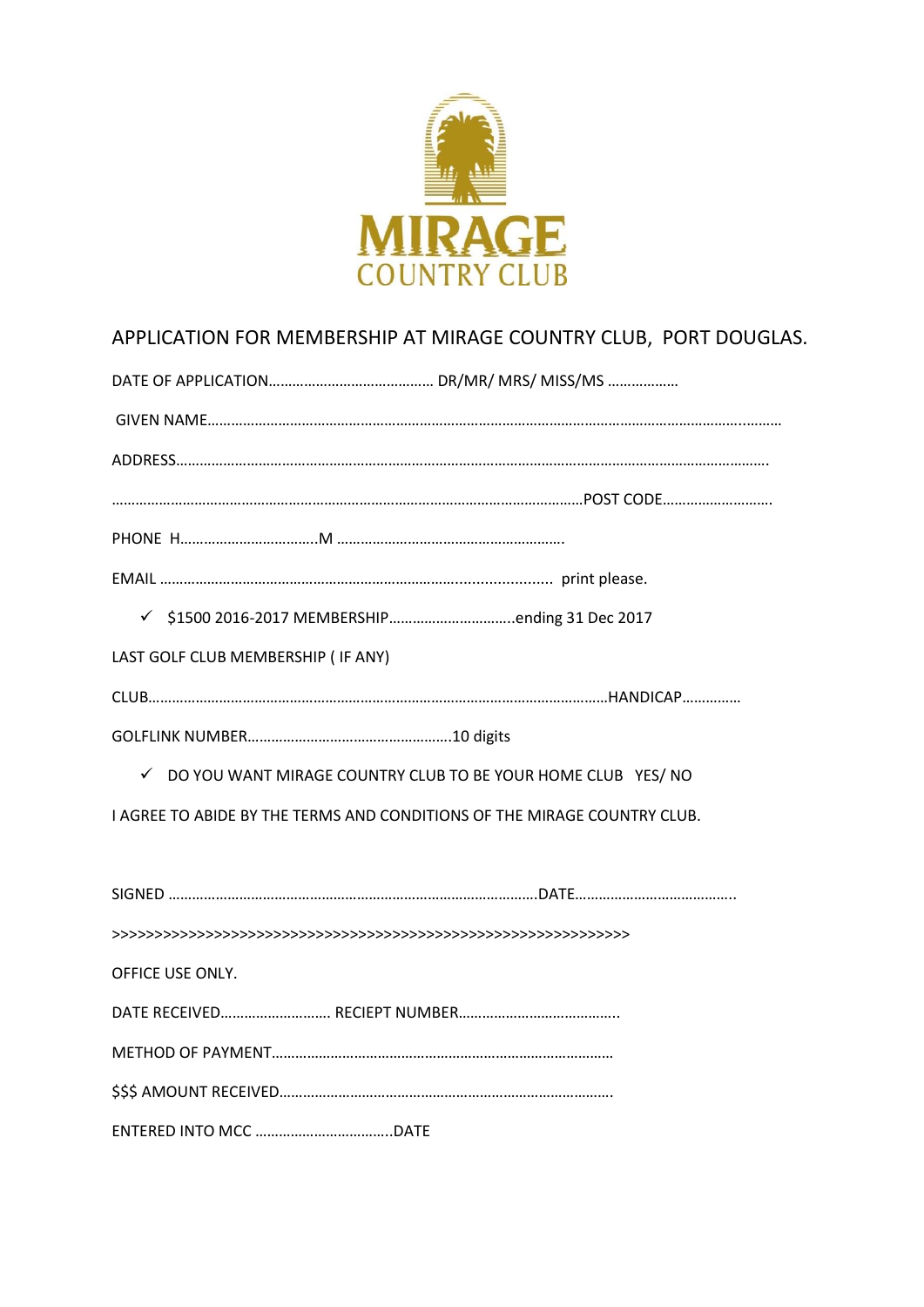#### MIRAGE COUNTRY CLUB, PORT DOUGLAS

# MEMBERSHIP TERMS AND CONDITIONS

# VERSION 1.0 – AUGUST 2016

Mirage Country Club (the "Club") offers annual memberships for the purpose of permitting members and their guests to enjoy the use of the Club facilities and any other special privileges of membership that may, from time to time, be introduced by the Club at its absolute discretion.

All memberships are subject to the terms and conditions (the "Terms") as they may be amended by the Club from time to time. A membership grants only permission by the Club to a member, individually, to use and enjoy the Club facilities, and a prospective member should not view a membership as an investment or otherwise expect to derive some economic benefits from such membership. Members shall not have rights beyond the period of their membership. No membership or rights granted to a member is or shall be used in conjunction with any other membership or rights of any other member. The Club believes that these terms, the rules and regulations for the Club and the Club's membership application fairly and accurately present all material information relating to membership in the Club.

NO PERSON IS AUTHORISED TO MAKE ANY REPRESENTATION OR TO PROVIDE ANY INFORMATION IN REGARD TO THE CLUB CONTRARY OR IN ADDITION TO THE INFORMATION CONTAINED IN THIS PLAN. THE CLUB WILL NOT BE BOUND BY ANY TERMS OR REPRESENTATIONS AS TO THE TERMS OR CONDITIONS OF MEMBERSHIP OTHER THAN AS SET OUT IN THESE TERMS.

ARTICLE 1 – GENERAL

# Section 1.1 Definitions

The definitions for certain terms used in these Terms have the meanings noted below: "Club" means Mirage Country Club, "Golf Member" means the holder of a golf membership "Member" means the holder of a membership of the Club, except that with respect to a membership held by a legal entity it means any individual designee who has been nominated by the entity and approved for membership in accordance with this Plan.

"Terms" means these terms and conditions, as amended from time to time. Section 1.2 Rules and Regulations The Club may establish and amend from time to time rules and regulations (the "Rules and Regulations") for the control and operation of the Club and its facilities and for the conduct required of Members while using the Club. The Rules and Regulations shall become effective immediately upon the posting of a copy thereof, together with any amendment thereto, in a conspicuous place at the Club. The Rules and Regulations are binding on all Members as if incorporated in and forming part of these Terms. The provisions of these Terms shall prevail in the event of any conflict or inconsistency between these Terms and the Rules and Regulations.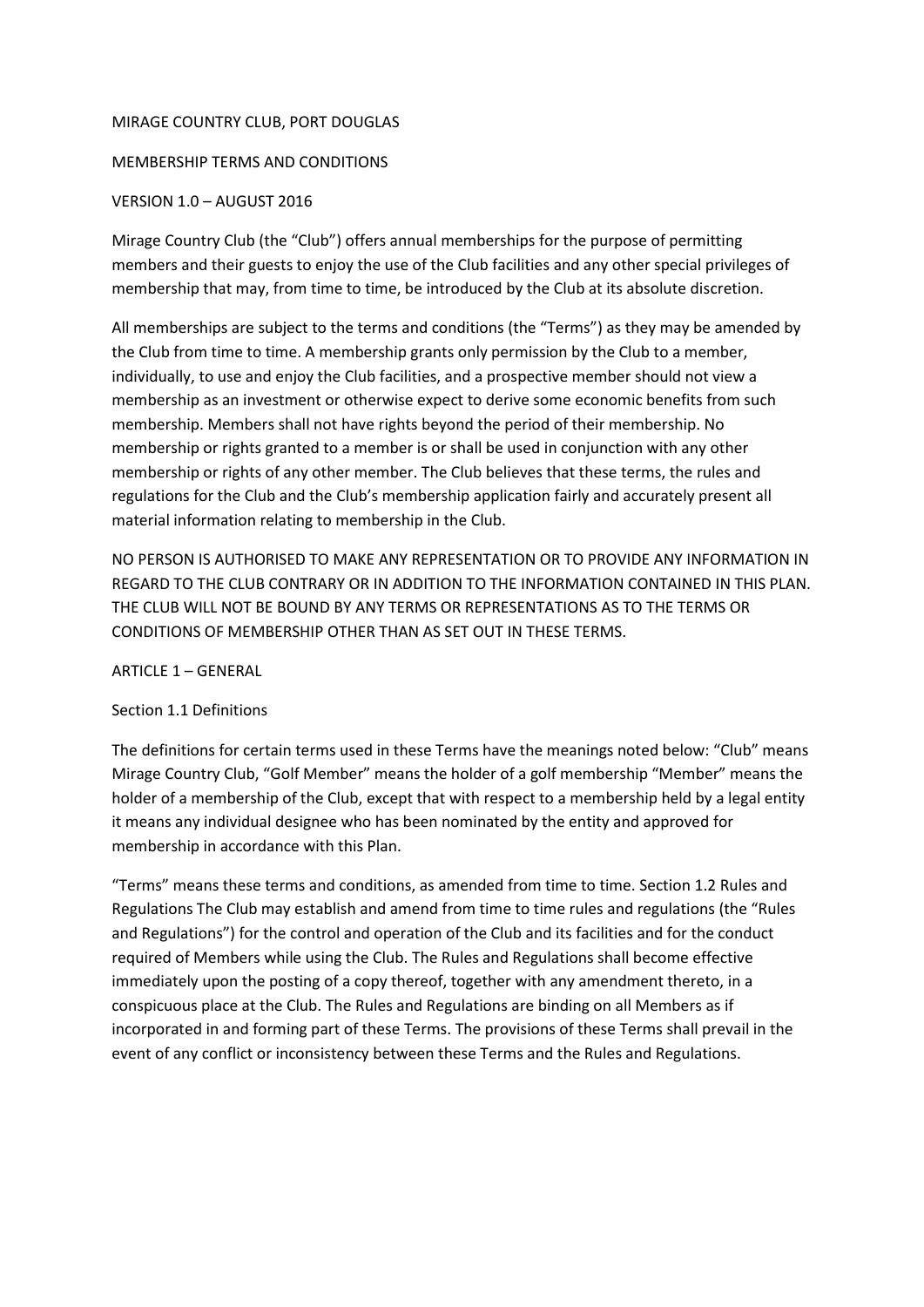#### ARTICLE 2 – FACILITIES

#### Section 2.1 Club Facilities

The recreational facilities of the Club include or will include the following and such other facilities as the Club may make available from time to time for use by Members (collectively, the "Facilities"): 18 golf course, together with a practice facility featuring a driving range and practice green, and Clubhouse with golf shop, and men's and women's locker rooms. The Club reserves the right to modify the Facilities, and the Club does not make any representations with respect to the design, location, timing of completion, size or amount of the Facilities or the materials that will be used to construct any future Facilities.

#### Section 2.2 Availability of Facilities

Repair and maintenance of facilities and/or acts of God or Nature and other occurrences may make it necessary for the Club to change hours of use or restrict the use of the Facilities or to close the Club temporarily. The temporary unavailability of all or any part of the Facilities shall not entitle Members to a refund of any portion of their membership fees or dues payments. The Club reserves the right, in its sole and absolute discretion, to modify operation of any or all of the Facilities, to sell or otherwise dispose of the Facilities, and to make any other changes in the terms and conditions of membership or the Facilities available for use by Members. Use of the Facilities may be restricted or reserved from time to time as determined by the Club and the Club may extend privileges of the Club and the right to use the Facilities to such other persons and upon such terms as the Club may from time to time prescribe. The Facilities shall be open to the public on a daily greens fee basis as determined by the Club, in the Club's sole discretion. However, priority tee time reservation privileges will be accorded to Members in a manner determined solely by the Club.

# ARTICLE 3 – MEMBERSHIPS

# Section 3.1 General

Club membership shall be evidenced by 1) a membership agreement completed and signed by the Member and the Club indicating approval of the candidate for membership, and 2) a membership card issued by the Club. All memberships are subject to and all Members are bound by the terms and conditions of these Terms and the Rules and Regulations. All memberships begin on 1 January each year and are valid for a period of one year or a portion thereof. The Club does not represent that memberships are perpetual and may, at its sole discretion, elect to not renew memberships. I f any payment for membership or part thereof is received by the Club, the existing member has accepted renewal of membership under the current Terms and Conditions and Rules and reggulat ions of the Club. Members may only renew the membership at the discretion of the Club and Memberships in all categories may be limited from time to time.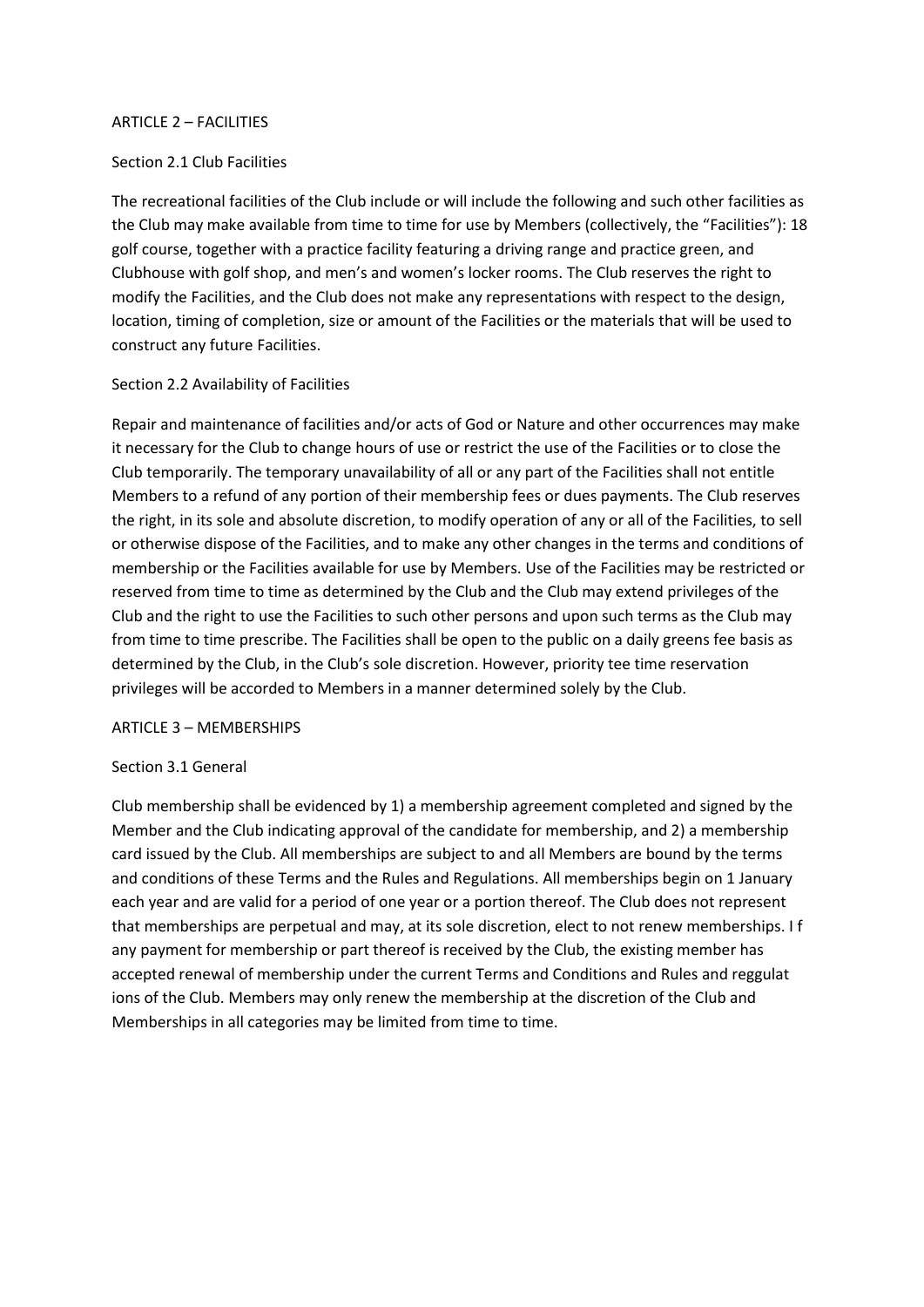# Section 3.2 Membership Classes

The membership of the Club may consist of the Golf Membership classes set forth in this Article 3 and such other classes as the Club may establish from time to time in accordance with this Plan. Each member shall have a non-exclusive, revocable licence to use the Facilities in accordance with the terms and conditions of the Member's membership class and category as outlined in these Terms and the Rules and Regulations. Unless otherwise noted, each membership in the Club only entitles a single individual to exercise the privileges of membership.

# Section 3.3 Golf Membership

A Golf Membership allows the Member to use all of the Facilities during the period to which the membership applies. Golf Members are not required to pay greens fees for the use of the golf facilities or as determined by membership category. Fees may be required for the use of other recreational facilities, if any, and for the usage of the Facilities by guests.

Corporate Membership. A Corporate Membership is a membership issued in the name of a corporation or other business entity to be used by specifically named designees as set out in this Plan. The authorised designees are allowed to have general access to the Club's golf facilities (including golf playing rights during the week and on weekends).

Junior Membership. A Junior Membership allows the Member to have general access to the Club's facilities (including golf playing rights during the week and on weekends), under the supervision of a parent/guardian. Junior Members are up to the age of 18 years. This membership does not include the provision of a golf cart.

# Section 3.4 Total Membership Numbers

The Club, in its sole discretion, has the authority to determine, reduce, increase or remove maximum number of memberships or alter the way the maximum number ofmemberships is calculated.

# ARTICLE 4 – MEMBERSHIP POLICIES

# Section 4.1 Conduct of Guests and Others

Each Member shall be responsible for the charges and actions of the Member's spouse, children, designees (where applicable) and guests for their adherence to the provisions of these Terms and the Rules and Regulations. Any violation of the provisions of these Terms or the Rules and Regulations by the Member's spouse, designees (where applicable), children or guests shall be grounds for disciplinary action by the Club against the Member.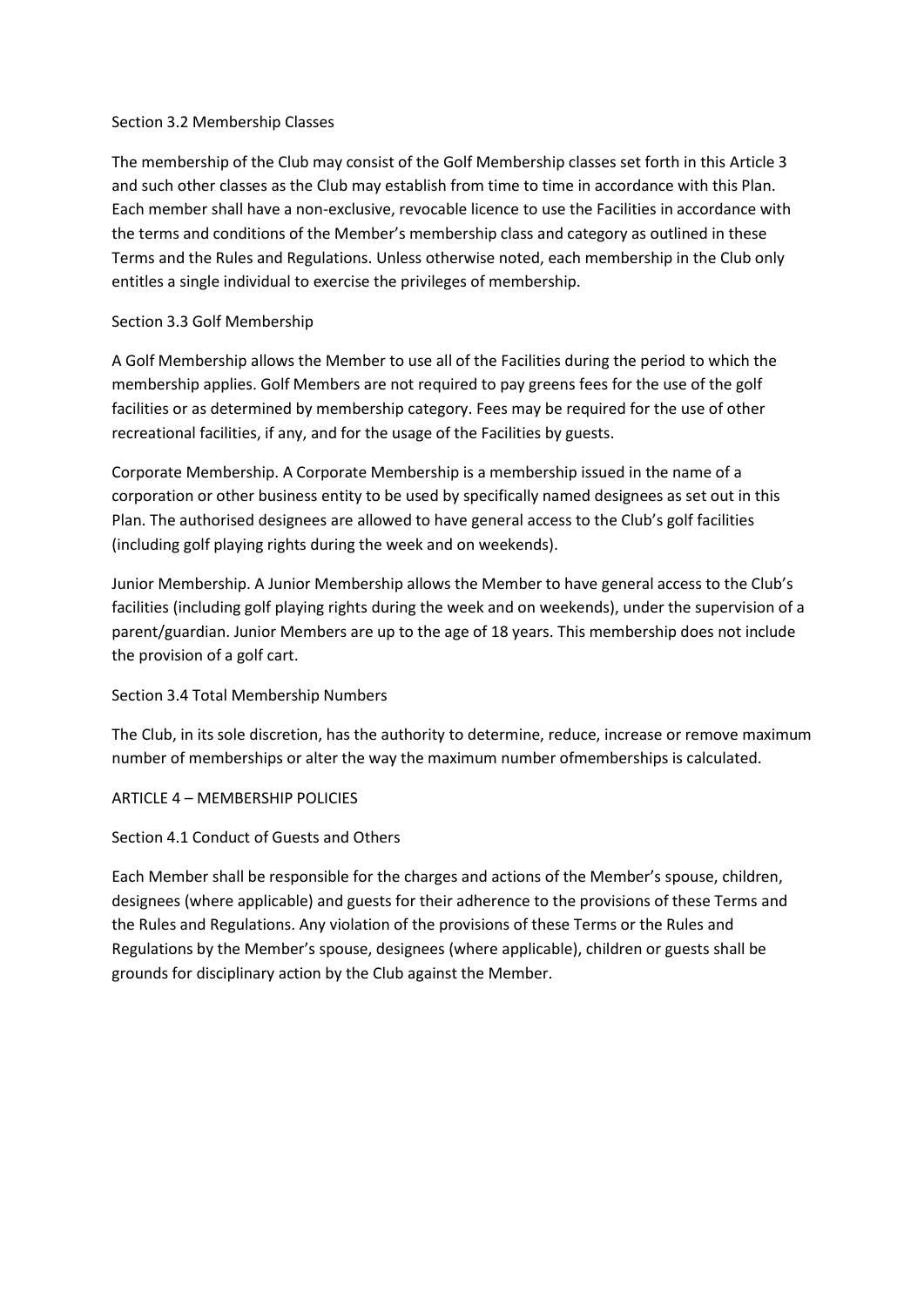# Section 4.2 Global Sport Cancellation Rights

In the event of a dispute between a Member and the Club, the Club, in its sole discretion, shall have the right (but not the obligation) to cancel the Member's membership by notifying the Member and repaying a pro-rata portion of the annual dues to the Member (without interest or premium of any kind) paid to the Club when the Member joined (if any). If an application or processing fee was paid by the Member it will not be repaid. Upon notice and payment (if applicable), the Member's rights and interests in the Club will immediately cease, and the Member shall automatically relinquish any and all claims associated with the membership and the Member's entitlements under the membership.

# ARTICLE 5 – GENERAL CONDITIONS OF MEMBERSHIP

# Section 5.1 Ownership Rights

The Club is not an equity Club and no Member shall, by virtue of a membership, be an owner or partner of the Club, or have any ownership or equity or other interest in the Club or any asset or income of the Club. No Member shall have any right to share in or designate the use of revenues, receipts, income or profits from the operation of the Club. Members are not liable for the debts or other obligations of the Club.

# Section 5.2 Liability for Injuries

In consideration of the privileges described in these Terms, each Member and each person using the Facilities, equipment and amenities of the Club through a Member's membership, expressly agrees that a) all use of the Club's Facilities, equipment and amenities is undertaken at the sole risk of the user, and the Club shall not be liable for any injuries or damages to any Member or other persons; and b) the Club and its affiliates, officers, directors, shareholders, agents and employees shall not be subject to and are hereby released and forever discharged from any claims or demands whatsoever, including, without any limitation, those claims or demands resulting from acts or omissions of active or passive negligence on the part of the Club, or their affiliates, officers, directors, shareholders, partners, agents or employees.

# Section 5.3 Personal Property

Due to the number of guests and other persons granted access to the Club, the Club cannot guarantee the security of personal property. Therefore, each Member and each person using the Facilities, equipment and amenities of the Club is required to take precautions against theft and not to encourage theft by failing to properly secure all articles of personal property. In consideration of the privileges described in these Terms, each Member and each person using the Facilities, equipment and amenities agrees that the Club is not responsible or liable for articles damaged, lost or stolen in or about the Club, or left in lockers, or for loss or damage to any property, including, but not limited to, automobiles and the contents thereof. Any storage facilities or lockers provided at the Club are offered as a convenience to Members and others and the Club does not represent or warrant that the lockers or storage facilities are safe and secure, nor does it guarantee that any items placed therein are or will be secure and accepts no liability for anything removed from such lockers or storage facilities.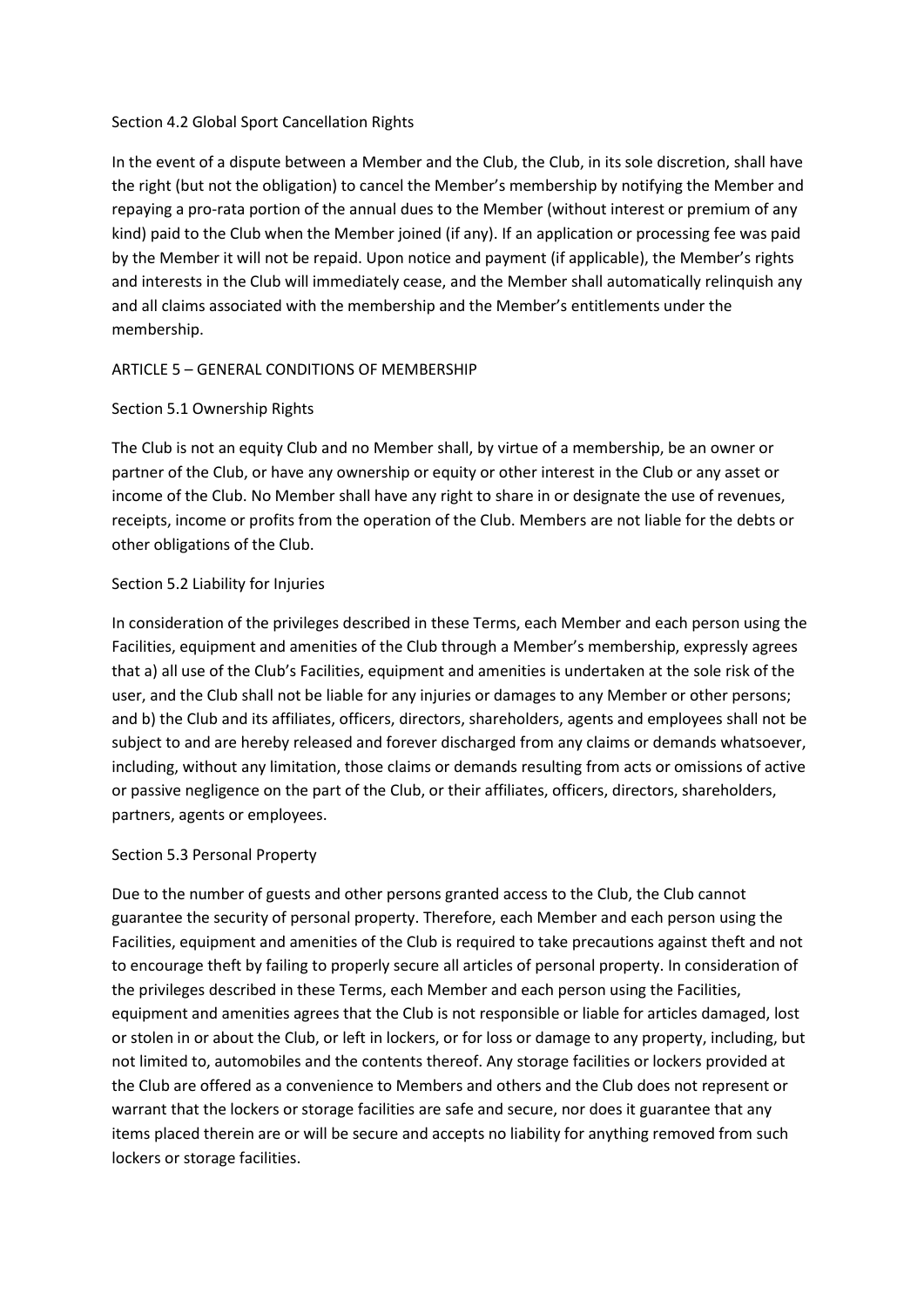#### Section 5.4 Conduct and Duties of Members

Any misconduct or misbehaviour of a Member or persistent breach of the etiquette of golf by a Member shall be deemed to be a serious breach of the Rules.

A Member shall behave in a considerate manner towards other Members and staff.

A Member shall exercise restraint in his use of language.

A Member shall honour the rules of golf and golf etiquette at all times.

A Member shall not throw or deposit refuse on any part of the Club Premises except in the receptacles provided.

Children under the age of 18 years must be accompanied at all times within the Club Premises by a responsible adult.

# Section 5.5 Resignation

Resignations will only be accepted at the renewal date. Resignations will only be accepted in writing, addressed to the General Manager (peter.douglas@miragecountryclub.com.au), and must be received by close of business on the 31 Dec.

# Section 5.6 Leave of Absence

Leave of Absence will only be granted once whilst a member of the Club for medical grounds only. Should a member request Leave of Absence the Club requires written evidence from a medical professional stating the nature of the injury and expected duration of the injury. All requests for Leave of Absence are to be in writing addressed to the General Manager,stating start date of absence and expected return date. The General Manager may in its absolute discretion approve or refuse any requests for Leave of Absence.

# Section 5.7 Complaints and Suggestions

A Member who wishes to complain about any matter relating to the Club or make suggestions for improvements of any kind at the Club may do so in writing to the manager. If a Member has grounds for complaint against another Member, such complaint shall be made in writing to the manager provided that, in exceptional circumstances calling for immediate action, a verbal complaint may be made. A Member shall not reprimand any member of the staff for alleged misconduct. If a Member feels that disciplinary action, either by way of warning or dismissal, should be taken against any member of the staff, the Member concerned shall put his allegation in writing, giving full details of the behaviour complained of, including the time, date and names of any witnesses to such behaviour and address his complaint to the manager.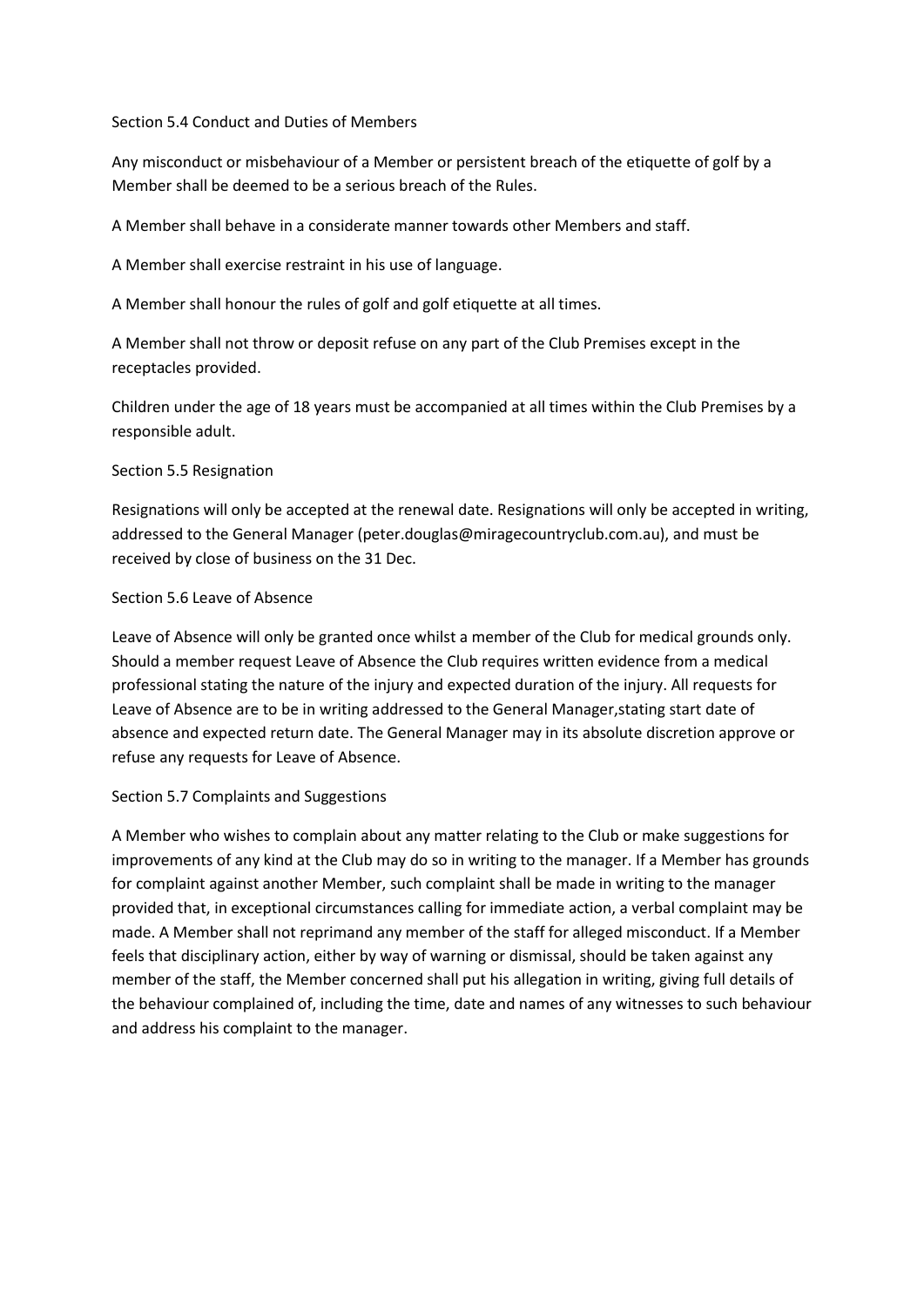#### ARTICLE 6 – FINANCIAL OBLIGATIONS

## Section 6.1 Dues

Each Member shall pay annually or monthly (as required), in advance, the requisite membership dues established by the Club from time to time. The Club may from time to time offer a monthly instalment plan for the payment of annual membership subscriptions. This does not in any way infer that a membership is a 'monthly membership'. If for some reason the member wishes to cease their monthly instalment plan the balance of the membership fee will immediately become due and payable to the Club.

#### Section 6.2 Personal Liability

Each Member shall be personally liable for payment of all of the membership fees, dues and assessments with regard to the Member's membership. Each Member shall also be liable for any charges which that Member, spouse, child, designee (if applicable) or any guest of that Member incurs with regard to any goods purchased from or services rendered by the Club.

#### Section 6.3 Charges and Interest

A Member shall pay all money owing to the Club as and when it falls due. All goods (such as food and beverages and items from the golf shop) and services (such as golf car hire and green fees) must be paid for at the time that good or service is ordered. If required, each Member must furnish the Club with at least one valid commercial credit card number and authorise its use by the Club for goods and services provided to the Member. The Member accepts responsibility for payment for all goods and services it requests and authorises the Club to charge such goods or services to the Member's credit card. If the Member's credit card provider does not make the payment or subsequently requires the Club to credit back the payment, the Member will immediately make the payment directly to the Club and the Club will assess a late charge as set out in the Rules and Regulations. In the event the amount is in excess of the maximum amount provided for under applicable law, the Club may refund the overpayment without penalty and the applicable provision of the Rules and Regulations shall be deemed to be modified to comply with applicable law. The Member will be solely responsible for ensuring the Club has a current credit card number and expiration date on file at all times.

#### Section 6.4 Fees and Costs

A Member shall be liable to pay any losses, damages, costs or expenses (including legal fees) incurred by the Club in relation to a) its efforts to collect any fees, dues, assessment, charges, late charges, or interest, or in enforcing or defending its rights under these Terms or otherwise; b) any breach of these Terms by the Member; or c) any damage caused by the Member to any property of the Club or any other person. This includes fees incurred for defaults in the collection of dues instalment payments. Fees for defaults are set at the Club's sole discretion as determined from time to time. For current default fees, please contact the General Manager.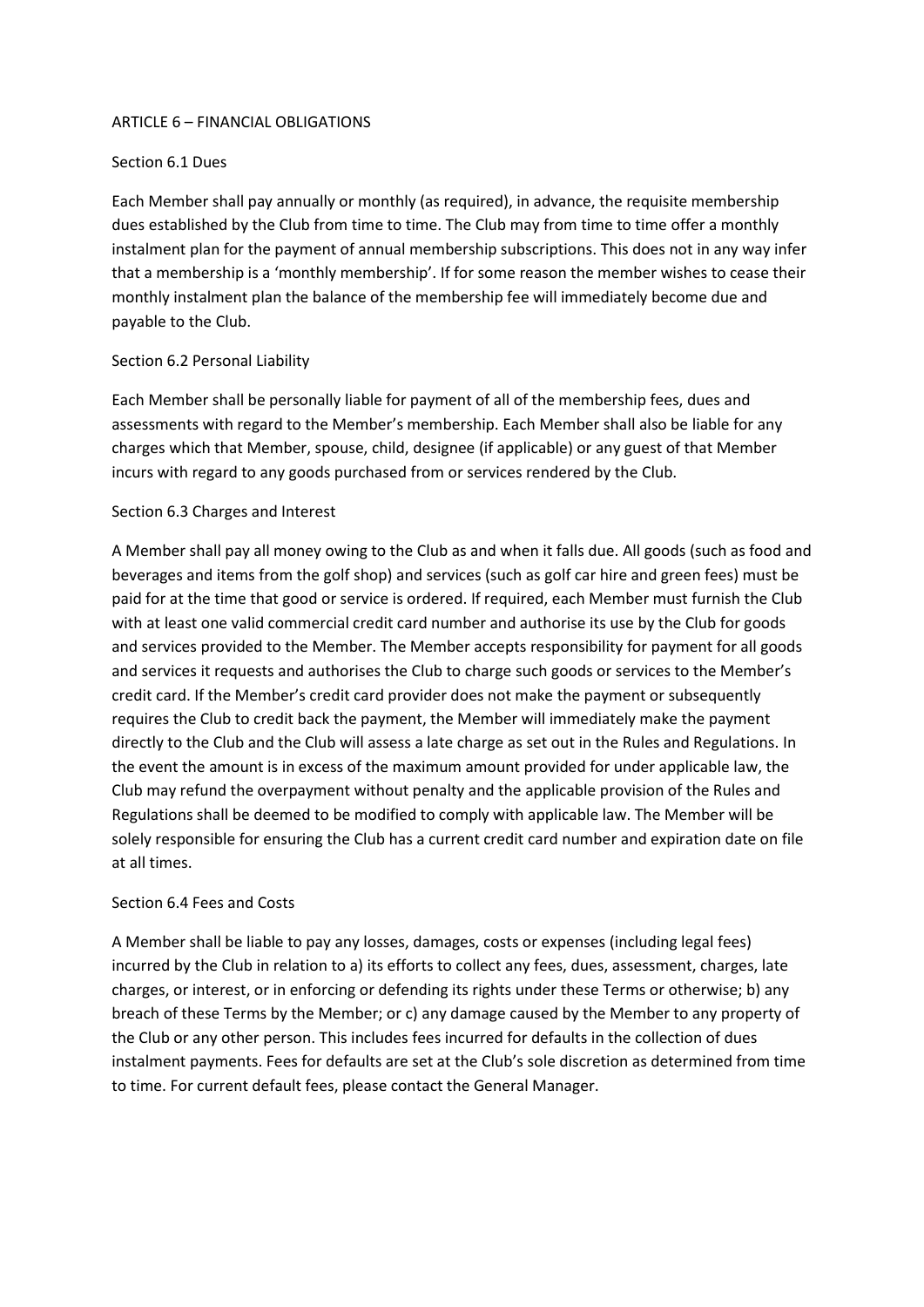Default installment payments will be reprocessed with 5 business days of default. In the event of two rejected payments we will cancel the Membership Payment Plan, suspend the Membership and commence normal debt collecting procedures.

# Section 6.5 Other Rights

The Club, or its agents or assigns, shall have the right to institute such legal remedies against any Member for collection of any fees, dues, assessments, charges, late charges, interest, legal fees or costs as it deems appropriate. The remedies provided herein are not exclusive and the Club shall have such other remedies as may be provided to it by law. The Club may exercise its rights in such order as it deems appropriate and the exercise of one right or remedy shall not constitute the waiver of any other.

# Section 6.6 Setoff

At any time and from time to time the Club may setoff any and all amounts due and owing a Member by the Club against any and all amounts due and owing the Club by such Member or the Member's successors or assigns. In addition to the foregoing and to all liens upon and rights setoff against the monies or other property of a Member by law or under these Terms, the Club shall have, with respect to a Member's obligations to the Club under these Terms or otherwise, and to the extent permitted by law, a contractual possessory security interest in and right of setoff against, and each Member hereby assigns, conveys, delivers, pledges and transfers to the Club all of the Member's right, title and interest in and to, the Member's membership in the Club and all deposits, moneys, and other property of such Member now or hereafter in the possession of or on deposit with the Club, whether held jointly with someone else, or held for safekeeping or otherwise.

# ARTICLE 7 – MISCELLANEOUS

# Section 7.1 Arbitration

Any controversy arising out of or relating to these Terms or the Rules and Regulations or any Member's membership shall be settled by bringing a proper action in the small claims court, or its equivalent, if the controversy is within the jurisdiction of the small claims court. Any such controversy which is not within the jurisdiction of the small claims court or its equivalent, shall to the fullest extend permitted by law be settled by binding arbitration administered by the International Chamber of Commerce (ICC) Arbitration Rules. A judgment rendered upon an award rendered upon an award rendered by the arbitrator may be entered in any court having jurisdiction. The initiating party shall give written notice to the other party of its decision to arbitrate by providing a specific statement setting forth the nature of the dispute, the amount involved, the remedy sought and the hearing locale requested. The initiating party shall be responsible for all filing requirements and the payment of any fees according to the rules of the applicable regional office of the International Chamber of Commerce. The arbitrator shall award to the prevailing party, if any, as determined by the arbitrator, all of its costs and expenses of any kind. The consideration of the parties to be bound by arbitration is not only the waiver of trial by jury, but also the waiver of any rights to appeal the arbitration finding.